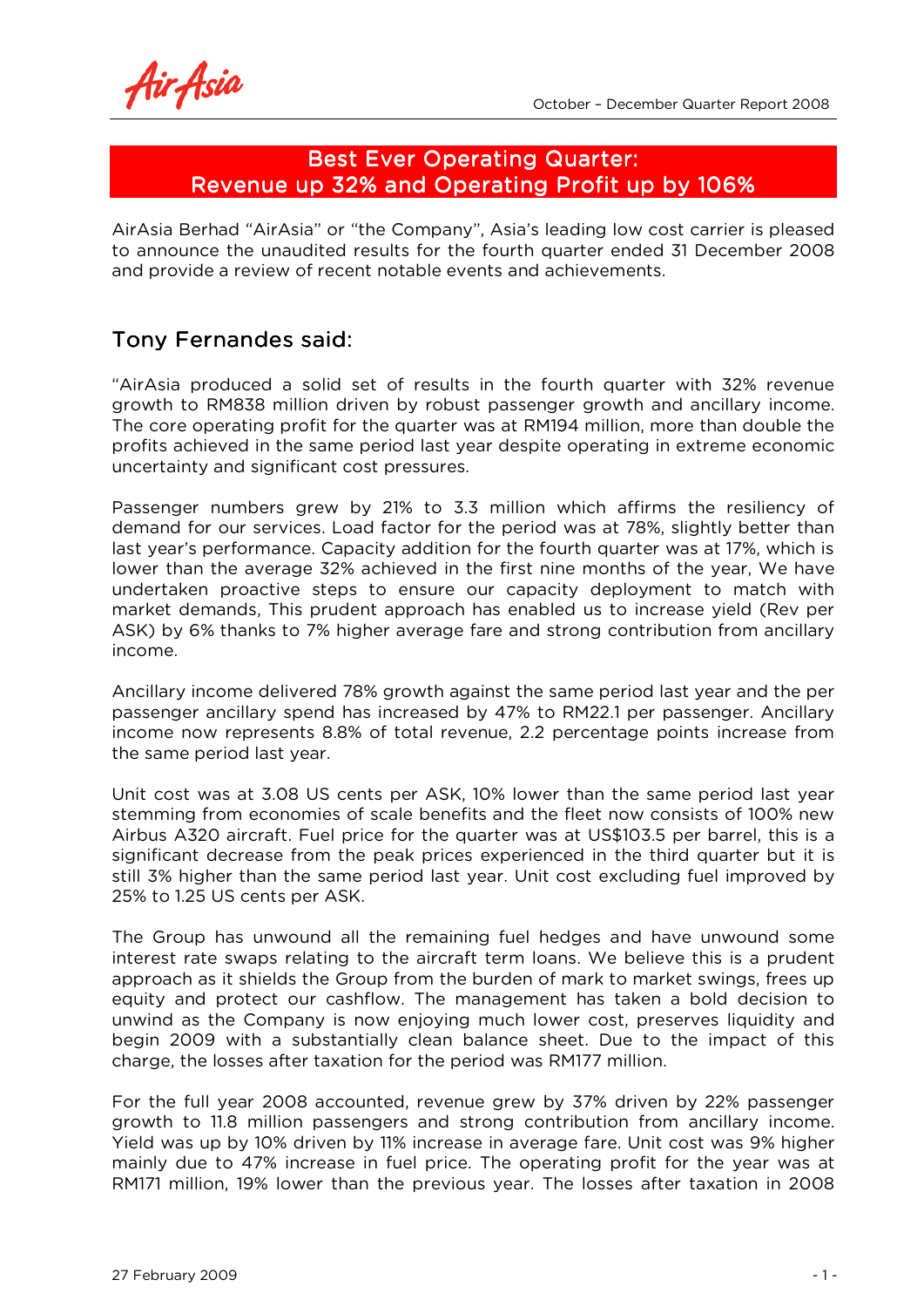Air Asia

was RM472 million, after taking into account once off charges, foreign translation losses and deferred taxation.

Thai AirAsia has performed exceptionally well to counter the weakening consumer sentiment as a result of the domestic political disturbances and the temporary closure of Bangkok airport. The Thai operations delivered an operating of THB83 million (RM8.8 million). The Thai operation has outperformed the industry performance considerably and has captured significant market share – Thai now has 40% domestic market share, up from 34% in the beginning of 2008. Passengers are increasingly attracted to our low fares, our impressive safety track record, high quality service complemented by brand new aircraft and world class punctuality.

The Indonesian operation has turned profitable in the quarter under review and has produced an operating profit of IDR7.5 billion (RM2.4 million). The induction of four new Airbus A320 aircraft has helped to reduce cost, increase reliability and promote the popularity of our services. Yield has improved by 12% as compared to last year driven by 61% increase in average fare. Indonesia operation is expected to continue delivering profitable growth as we continue to rejuvenate the fleet with new Airbus A320 aircraft and drive down cost further."

# **Outlook**

2009 will be filled with challenges as well as exciting opportunities. The prevailing global economic uncertainty is exerting negative pressure to the industry. Many of our competitors have reported passenger traffic decline. Conversely, we continue to enjoy sustained traffic growth as more passengers switch from the legacy carriers to our premium low cost services. We are forecasting for passenger growth of 15%-20% in 2009. The bulk of the new capacity will be injected to international destinations such as Singapore, India, Bangladesh and China.

AirAsia is committed to counter the effects of the weak global economy by conducting aggressive promotional campaigns and enhance our customer service delivery. These efforts will stimulate price sensitive customers and drive passenger traffic growth, maintain high load factors, supports ancillary income and capture market share. We believe the net impact of our strategy to deliver flat yields in 2009.

Unit cost is expected to reduce substantially stemming from lower fuel price, the benefits of more Airbus A320 aircraft in the fleet and economies of scale benefits. Our decision not to hedge fuel is justified as the fuel price is trending downwards. The current spot market fuel price is less than half of what we paid in 2008 (2008 average fuel cost: US\$128 per barrel). Assuming this trend continues until the end of the year, the Group is set to deliver significant profit growth and margin expansion.

All of our affiliates (Thai, Indonesia, AirAsia X) are performing up to management's expectations and will contribute positively to the Group in 2009.

Barring any unforeseen circumstances, the Directors are confident with the prospects of the Group and expect positive development in 2009.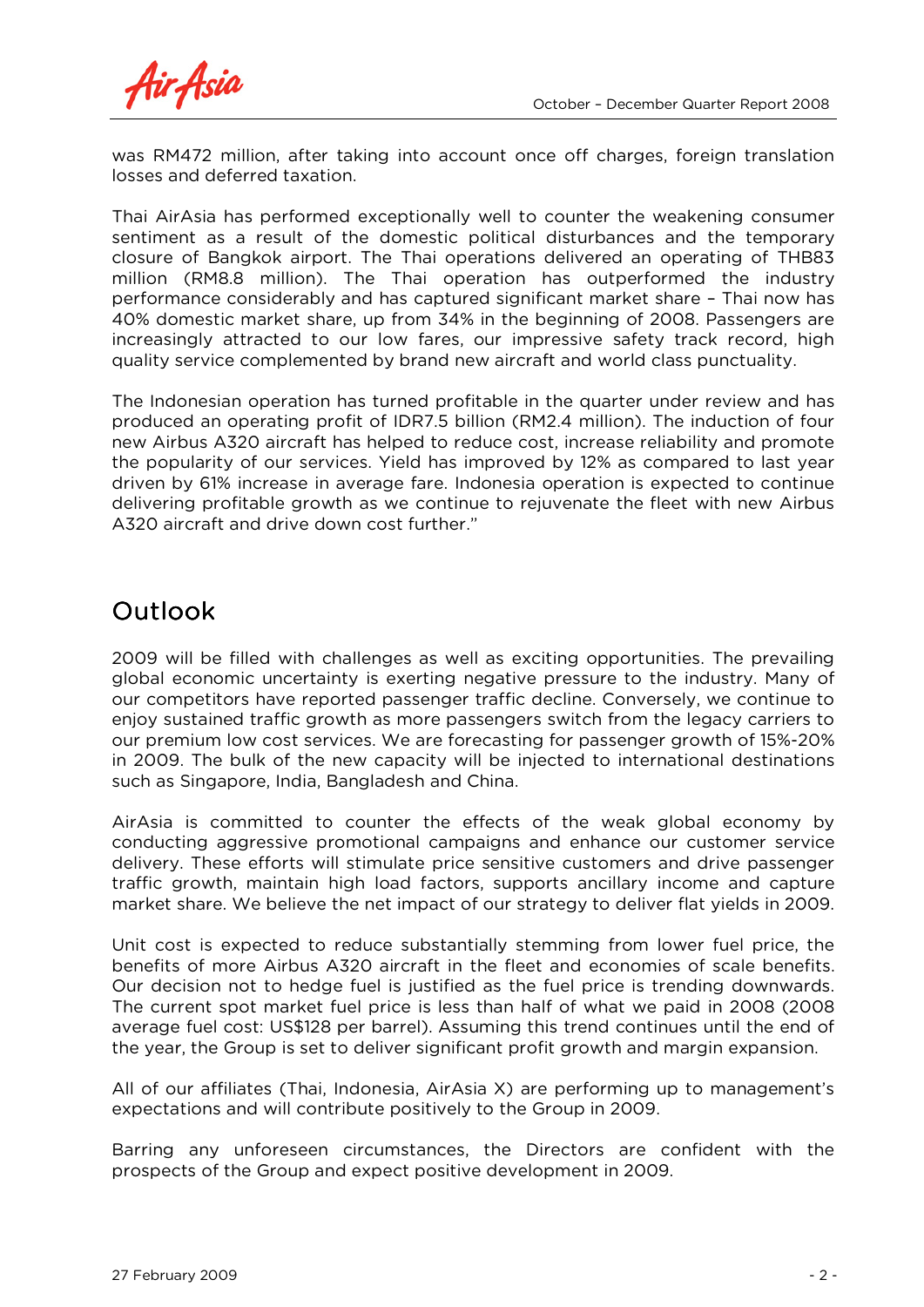### Summary for the Fourth Quarter (October - December 2008) unaudited Financial Results

| <b>Quarter Ended: 31 December</b> | Oct-Dec    | Oct-Dec | $\Delta$ (%) |
|-----------------------------------|------------|---------|--------------|
| <b>RM'000</b>                     | 2008       | 2007    |              |
| <b>Ticket Sales</b>               | 764,503    | 591,267 | 29%          |
| Ancillary Income                  | 73,821     | 41,526  | 78%          |
| Revenue                           | 838.324    | 632,792 | 32%          |
| Exceptional item gain / (loss)    | (425, 668) | ∩       | n/a          |
| <b>EBITDAR</b>                    | 356,798    | 256.829 | 39%          |
| <b>Operating Profit</b>           | 193,610    | 94,208  | 106%         |
| Profit/(Loss) After Tax           | (176, 905) | 245,723 | $-172%$      |
| <b>EBITDAR Margin</b>             | 42.6%      | 40.6%   | $2.0$ ppt    |
| <b>Operating Profit Margin</b>    | 23.1%      | 14.9%   | 8.2 ppt      |
| Profit After Tax Margin           | $-21.1%$   | 38.8%   | n/a          |

#### Summary for the Fourth Quarter (October - December 2008) Operating Results

| <b>Quarter Ended: 31 December</b> | <b>Oct-Dec</b><br>2008 | Oct-Dec<br>2007 | $\triangle$ (%) |
|-----------------------------------|------------------------|-----------------|-----------------|
|                                   |                        |                 |                 |
| Passengers Carried                | 3,342,436              | 2,757,967       | 21%             |
| ASK (million)                     | 5,006                  | 4,274           | 17%             |
| RPK (million)                     | 3,800                  | 3,223           | 18%             |
| Seat Load Factor                  | 78.4%                  | 77.8%           | $0.6$ ppt       |
| Average Fare (RM)                 | 229                    | 214             | 7%              |
| Rev / ASK (sen)                   | 16.75                  | 14.81           | 13%             |
| Rev / ASK (US cents)              | 4.71                   | 4.44            | 6%              |
| Cost / ASK (sen)                  | 10.95                  | 11.42           | -4%             |
| Cost / ASK (US cents)             | 3.08                   | 3.43            | $-10%$          |
| Cost / ASK-ex fuel (sen)          | 4.43                   | 5.53            | $-20%$          |
| Cost / ASK-ex fuel (US cents)     | 1.25                   | 1.66            | $-25%$          |
| Aircraft (average)                | 41.5                   | 33.7            | 23%             |
| Aircraft (end of period)          | 44                     | 39              | 13%             |